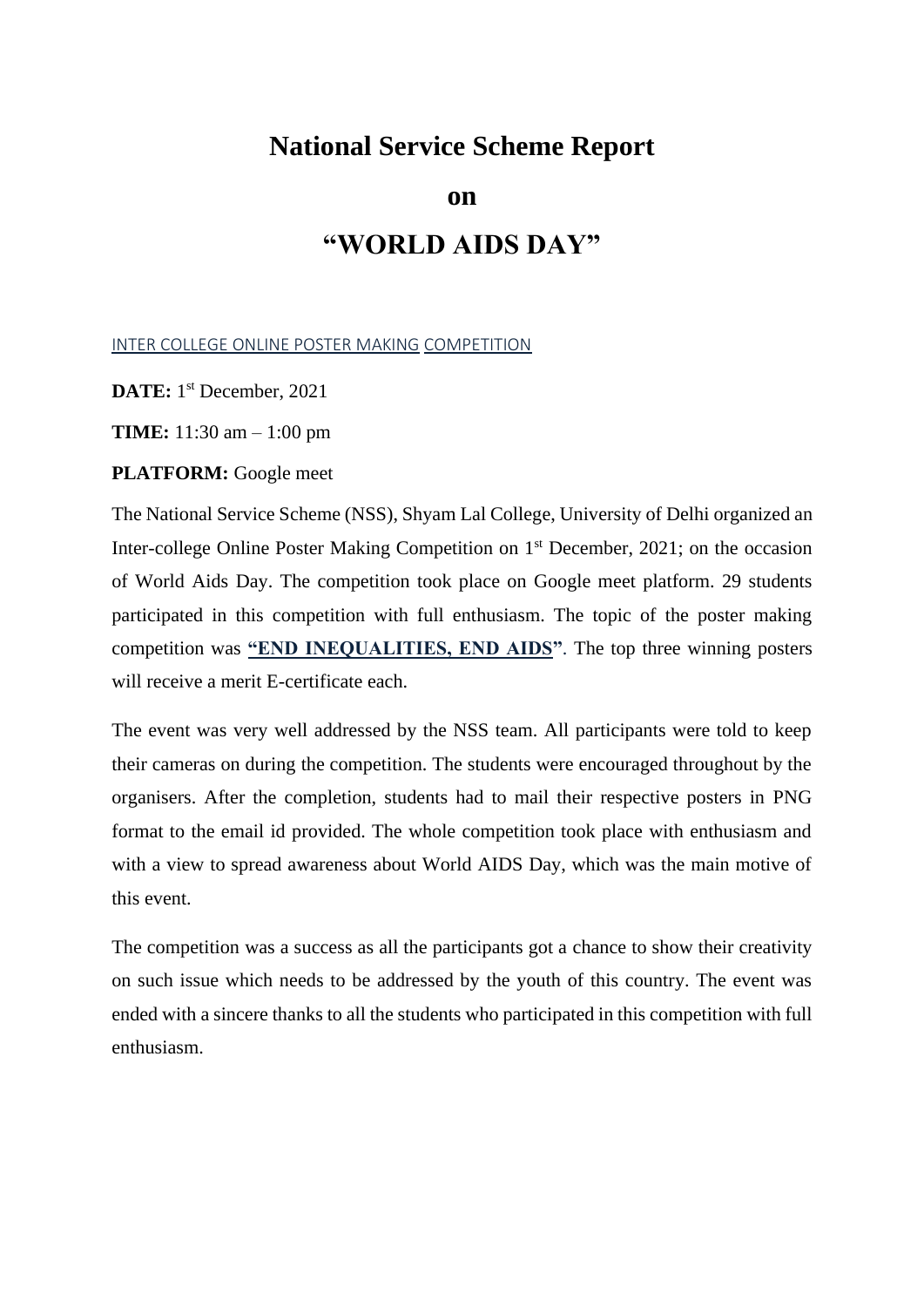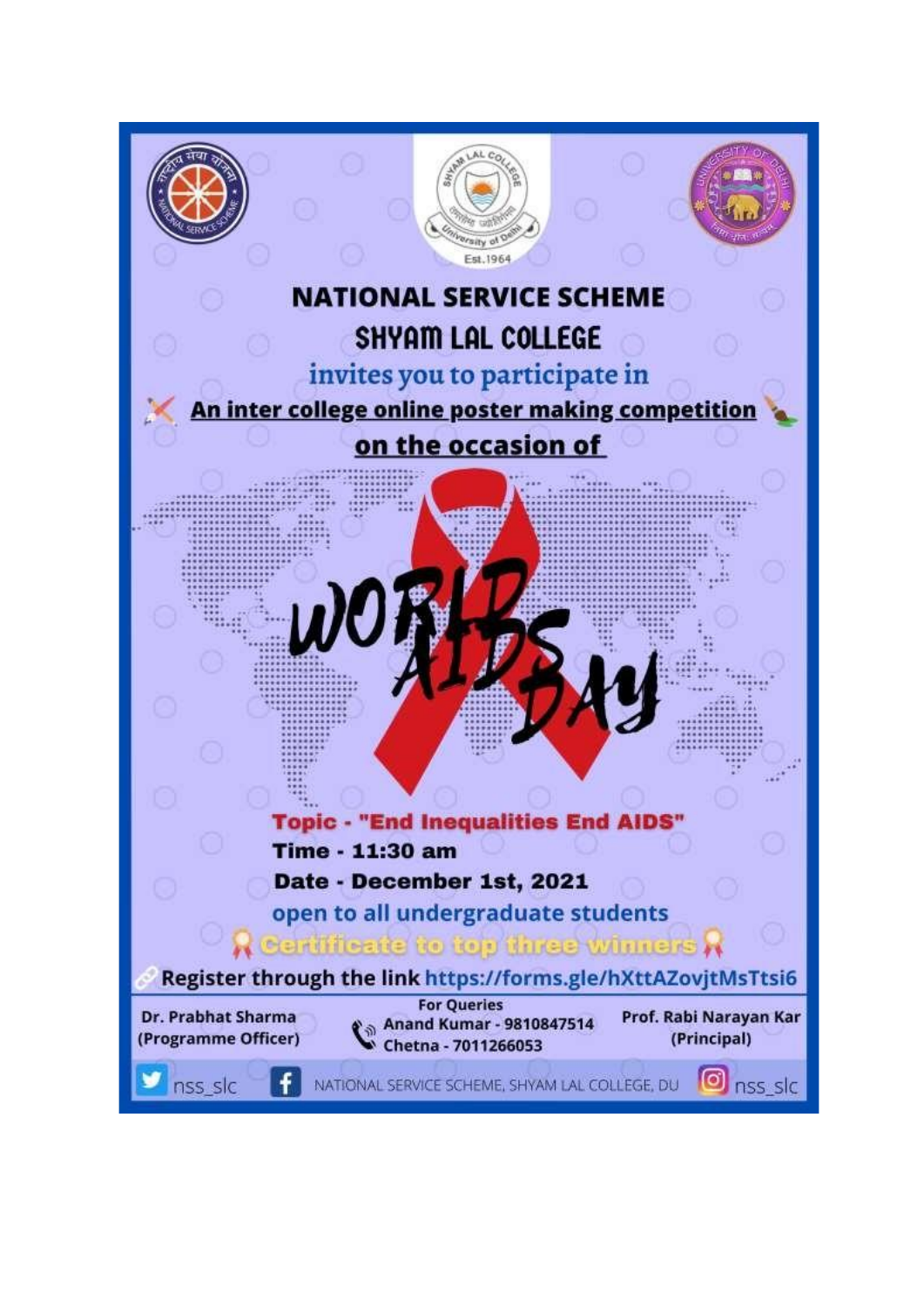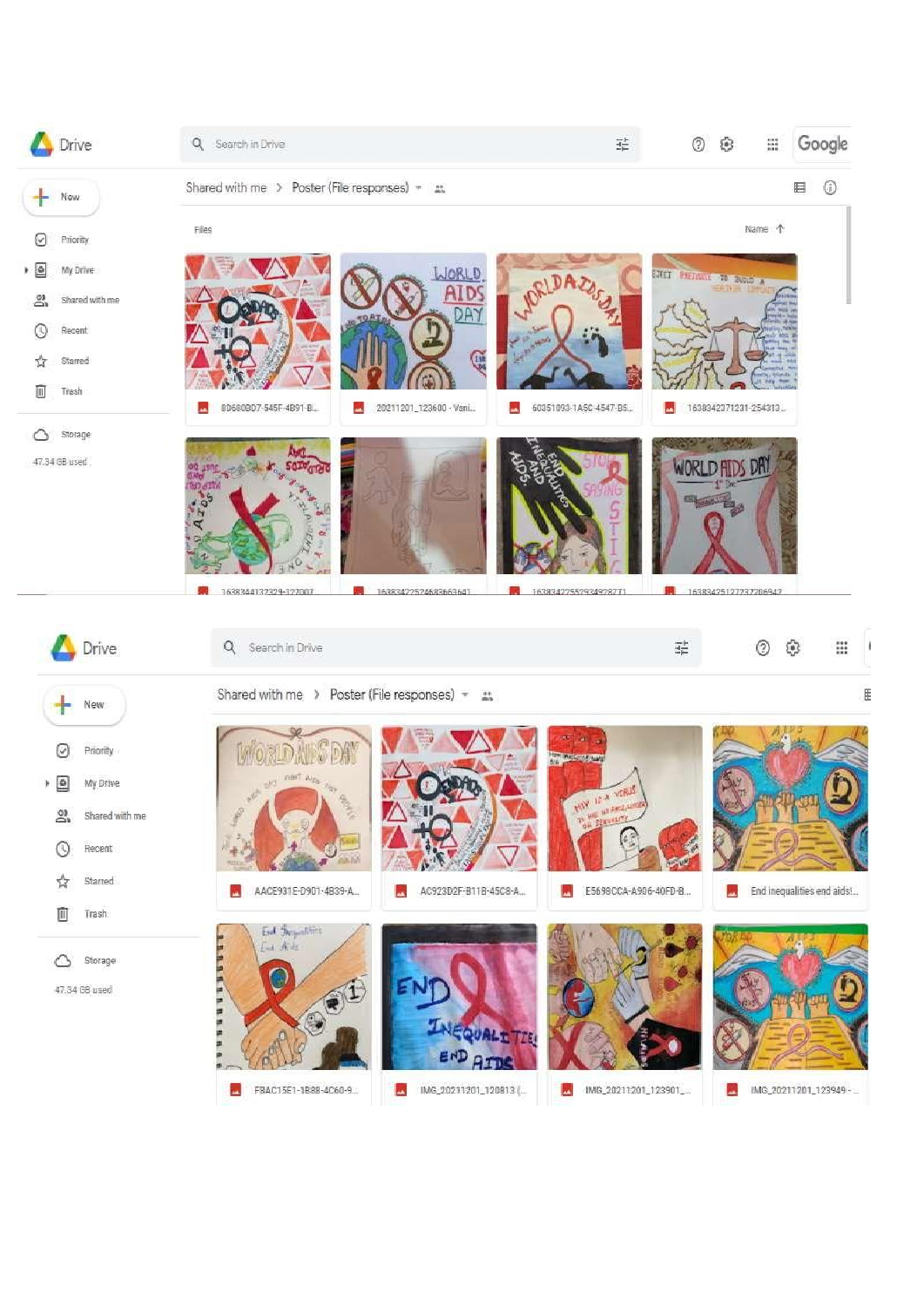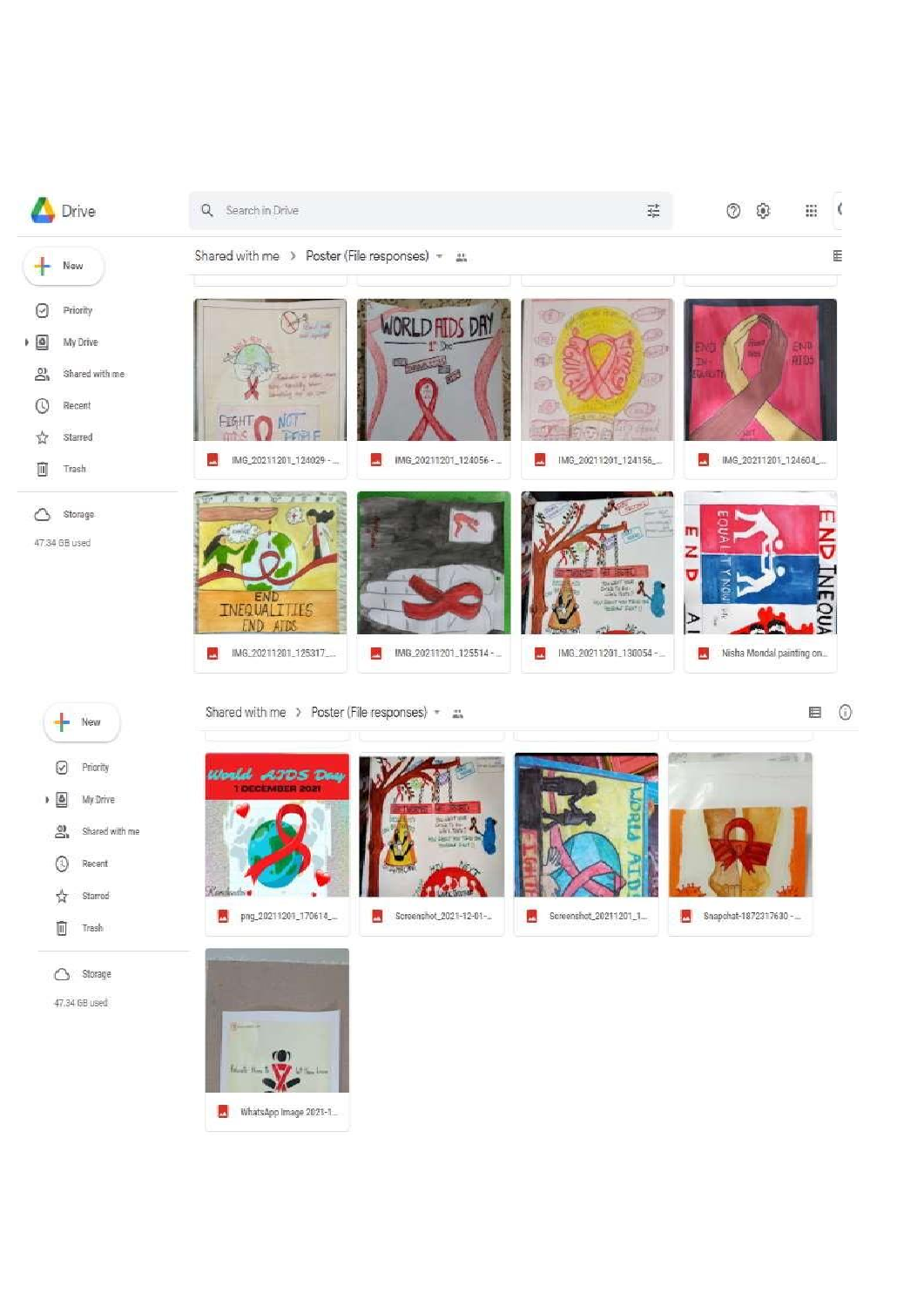All the results were declared on social media and e-certificates were e-mailed to all the participants and winners.



2.ANJALI SHARMA--(MATA SUNDARI COLLAGE) 3.MINAKSHI--(SHYAMLAL COLLAGE)

CONGRATULATIONS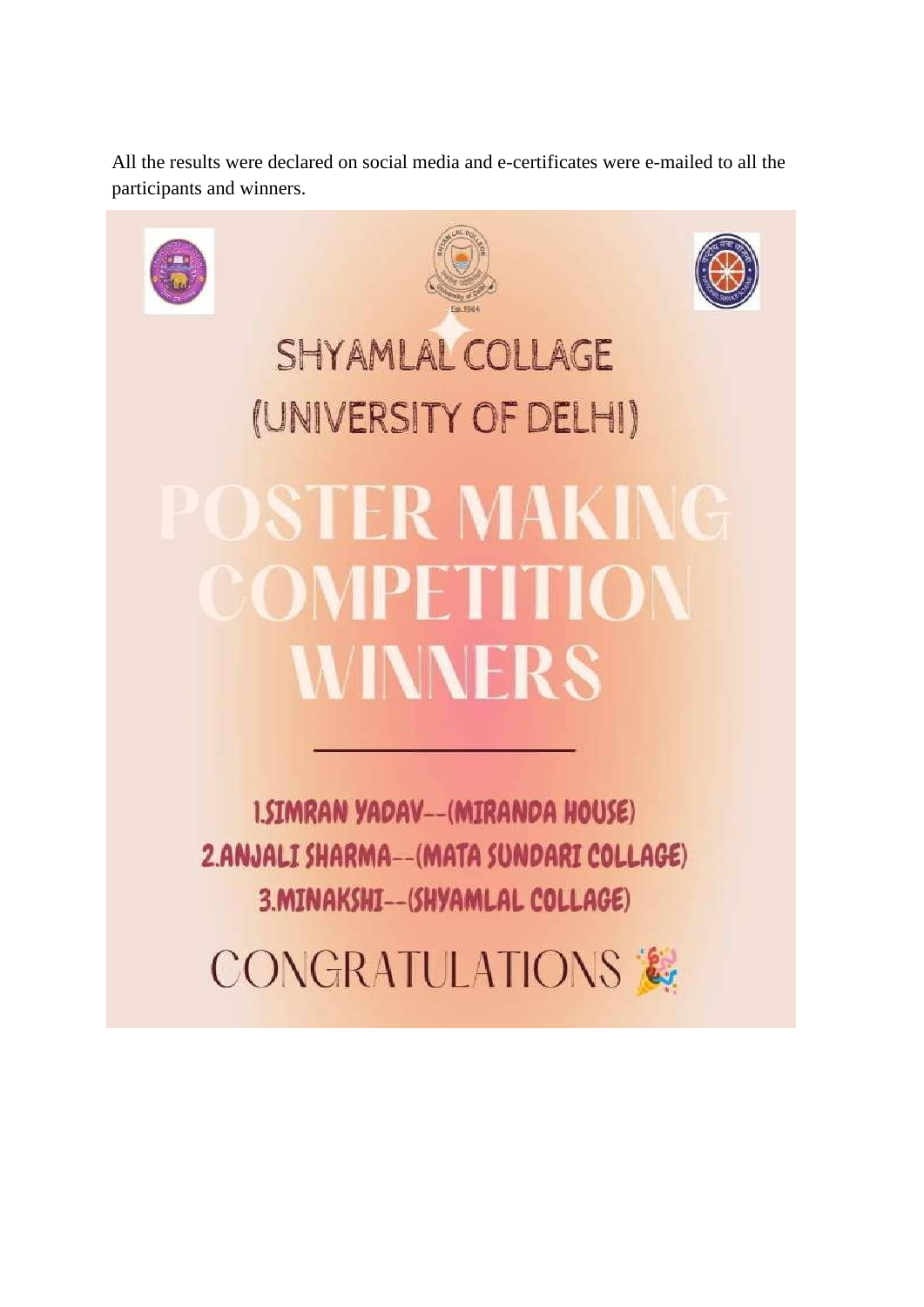



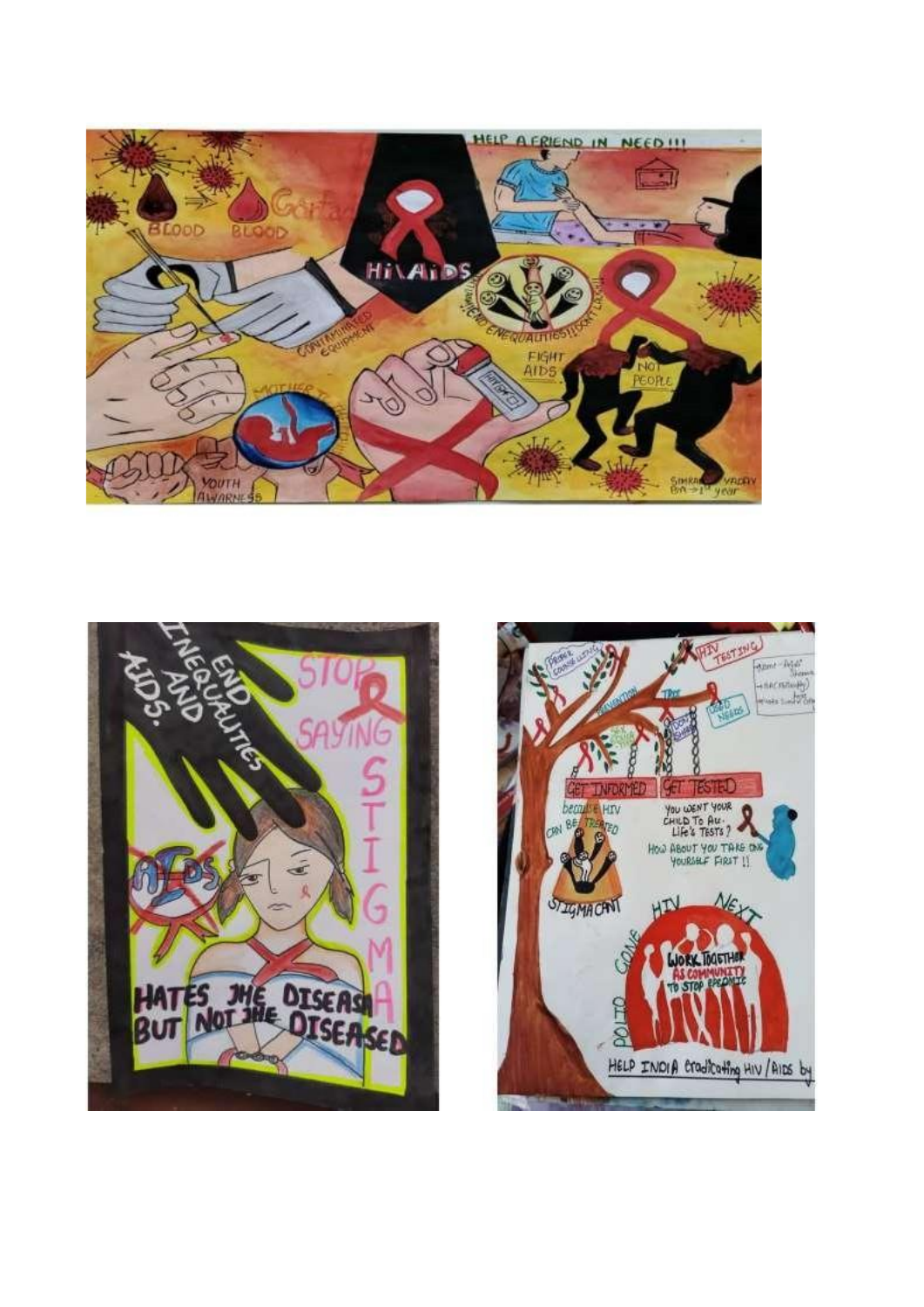